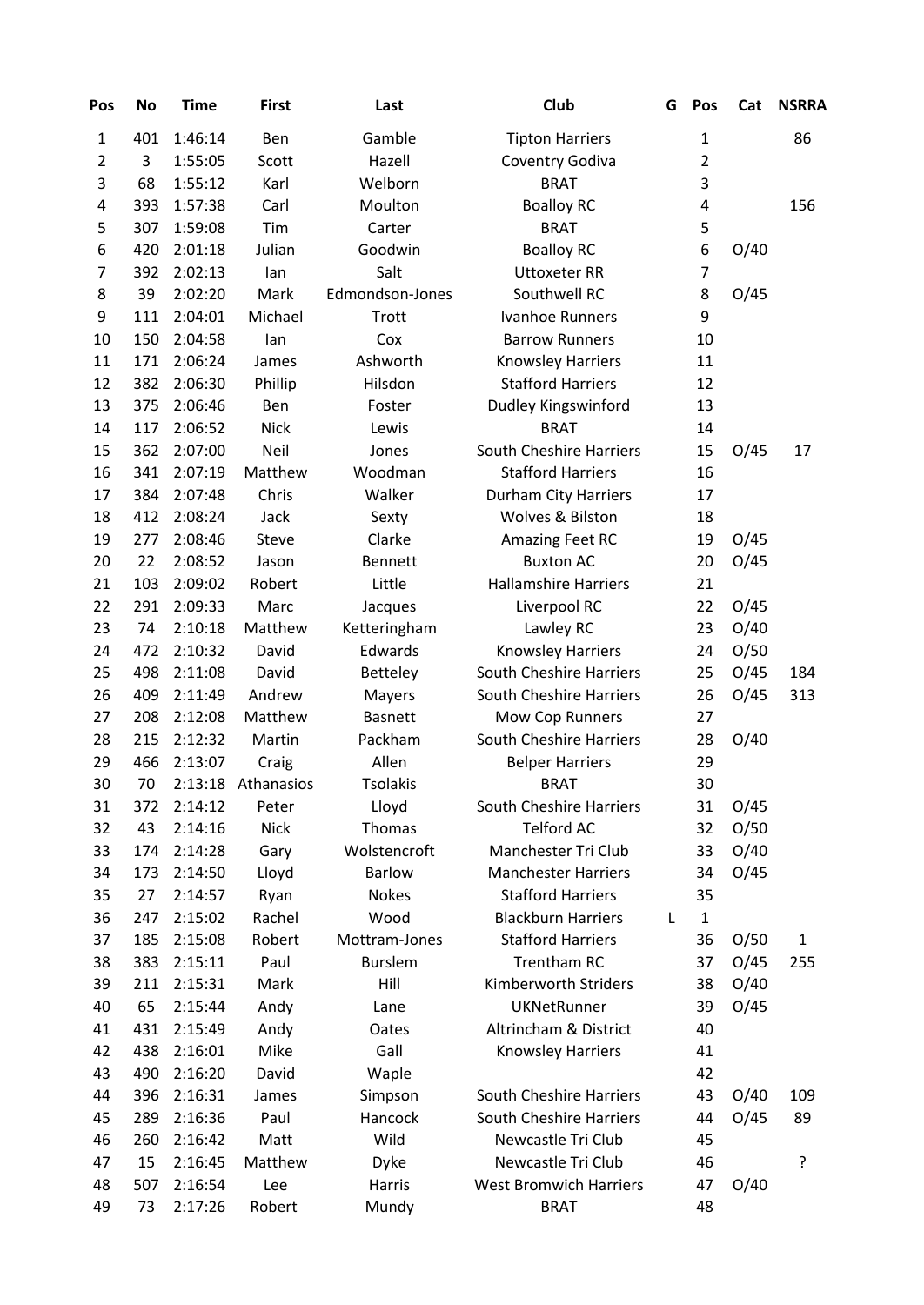| 50  | 137 | 2:17:37 | Dave          | Williams           | Tamworth AC                    |   | 49             | O/55 |     |
|-----|-----|---------|---------------|--------------------|--------------------------------|---|----------------|------|-----|
| 51  | 244 | 2:18:01 | Mark          | Bridgwood          | <b>Stafford Harriers</b>       |   | 50             |      |     |
| 52  | 428 | 2:18:01 | Robert        | Norman             |                                |   | 51             |      |     |
| 53  | 271 | 2:18:03 | Alex          | Mallison           | <b>South Cheshire Harriers</b> |   | 52             |      |     |
| 54  | 267 | 2:18:03 | Peter         | Mallison           | South Cheshire Harriers        |   | 53             | O/40 | 404 |
| 55  | 191 | 2:18:47 | Pat           | Hudson             | <b>South Cheshire Harriers</b> |   | 54             |      | 102 |
| 56  | 385 | 2:18:54 | Mike          | Clayton            | <b>Knowsley Harriers</b>       |   | 55             |      |     |
| 57  | 222 | 2:19:14 | Daniel        | Jordan             | <b>Trentham RC</b>             |   | 56             | O/45 | 127 |
| 58  | 219 | 2:19:38 | Alistair      | Chambers           | <b>Ivanhoe Runners</b>         |   | 57             | O/50 |     |
| 59  | 203 | 2:20:20 | Paul          | Munro              |                                |   | 58             | O/40 |     |
| 60  | 223 | 2:20:34 | Michael       | Downes             | Stone MM                       |   | 59             | O/40 | 413 |
| 61  | 343 | 2:20:42 | Simon         | Rolfs              | Derby Tri Club                 |   | 60             |      |     |
| 62  | 419 | 2:20:53 | Francesco     | Caci               | Michelin AC                    |   | 61             |      | 98  |
| 63  | 229 | 2:21:15 | Ivan          | <b>Davies</b>      | <b>Helsby RC</b>               |   | 62             |      |     |
| 64  | 387 | 2:21:25 | Jason         | <b>Brogan</b>      |                                |   | 63             |      |     |
| 65  | 275 | 2:21:38 | Joanne        | Bentley            |                                | L | $\overline{2}$ | O/40 |     |
| 66  | 303 | 2:21:47 | Scott         | Zikmanis           | <b>Trentham RC</b>             |   | 64             |      | 55  |
| 67  | 506 | 2:21:52 | Frank         | Murphy             | <b>Stoke FIT</b>               |   | 65             |      |     |
| 68  | 465 | 2:22:15 | David         | Norman             | Dudley Kingswinford            |   | 66             | O/45 |     |
| 69  | 240 | 2:22:24 | Michelle      | <b>Buckle</b>      | Newcastle RC                   | L | 3              | O/35 | 139 |
| 70  | 279 | 2:22:46 | Matt          | Shaw               | Swinton RC                     |   | 67             |      |     |
| 71  | 448 | 2:22:52 | <b>Tracie</b> | Trueman            | Lawley RC                      | L | 4              | O/45 |     |
| 72  | 330 | 2:22:54 | Mick          | Haire              | <b>Boalloy RC</b>              |   | 68             | O/50 | 129 |
| 73  | 348 | 2:22:55 | Harry         | Porter             | <b>Boalloy RC</b>              |   | 69             | O/40 | 11  |
| 74  | 170 | 2:23:25 | Chris         | Taylor             | Royal Sutton Coldfield         |   | 70             |      |     |
| 75  | 462 | 2:23:32 | Neil          | Realey             |                                |   | 71             |      |     |
| 76  | 421 | 2:23:42 | Stephen       | Hayes              | <b>Knowsley Harriers</b>       |   | 72             | O/40 |     |
| 77  | 20  | 2:23:51 | Jonathan      | Bowman             | <b>Trentham RC</b>             |   | 73             |      |     |
| 78  | 377 | 2:24:04 | Lorna         | Hulme              | Dudley Kingswinford            | L | 5              |      |     |
| 79  | 85  | 2:24:32 | Kevin         | <b>Boake</b>       | Knowle & Dorridge              |   | 74             | O/45 |     |
| 80  | 388 | 2:24:35 | Michael       | Dobson             | <b>Stafford Harriers</b>       |   | 75             | O/50 | 653 |
| 81  | 442 | 2:24:41 | Laura         | Palmer             | <b>Chase Harriers</b>          | L | 6              | O/35 |     |
| 82  | 376 | 2:24:41 | Jordan        | Williams           |                                |   | 76             |      |     |
| 83  | 205 | 2:24:53 | Mark          | Warwick            | <b>Team Derby Runner</b>       |   | 77             | O/50 |     |
| 84  | 206 | 2:24:55 | Peter         | Hewins             |                                |   | 78             | O/40 |     |
| 85  | 102 | 2:25:14 | Chris         | Ainsworth          |                                |   | 79             | O/40 |     |
| 86  | 220 | 2:25:19 | Andrew        | Downes             |                                |   | 80             | O/40 |     |
| 87  | 309 | 2:25:41 | Alan          | <b>Brookes</b>     | <b>South Cheshire Harriers</b> |   | 81             | O/55 | 215 |
| 88  | 177 | 2:25:51 | Chris         | Mosiuk             | <b>Trentham RC</b>             |   | 82             |      | 59  |
| 89  | 239 | 2:26:01 | Scott         | Latimer            | Droitwich AC                   |   | 83             |      |     |
| 90  | 380 | 2:26:09 | Steven        | Bailey             | Newcastle AC                   |   | 84             |      | 320 |
| 91  | 82  | 2:26:21 | Paul          | <b>Spriggs</b>     | Wrekin RR                      |   | 85             | O/45 |     |
| 92  | 166 | 2:26:24 | Lee           | Jones              | Trentham RC                    |   | 86             | O/40 | 62  |
| 93  | 501 | 2:26:32 | lan           | Hodgkinson         | <b>Stafford Harriers</b>       |   | 87             | O/40 |     |
| 94  | 469 | 2:26:44 | James         | Warburton          | <b>Kirkby Milers</b>           |   | 88             |      |     |
| 95  | 265 | 2:26:52 | Mark          | Livingston         | <b>ABC Runners</b>             |   | 89             | O/45 |     |
| 96  | 301 | 2:27:00 | Richard       | Smith              |                                |   | 90             | O/40 |     |
| 97  | 282 | 2:27:16 | Duncan        | Sadler             | <b>Road Runners Club</b>       |   | 91             | O/45 |     |
| 98  | 394 | 2:27:31 | Nigel         | <b>Baskerville</b> | <b>South Cheshire Harriers</b> |   | 92             | O/45 | 387 |
| 99  | 167 | 2:27:32 | Rob           | Williams           | Liverpool Harriers AC          |   | 93             |      |     |
| 100 | 81  | 2:27:34 | <b>Nick</b>   | Comerford          | Droitwich AC                   |   | 94             | O/40 |     |
|     |     |         |               |                    |                                |   |                |      |     |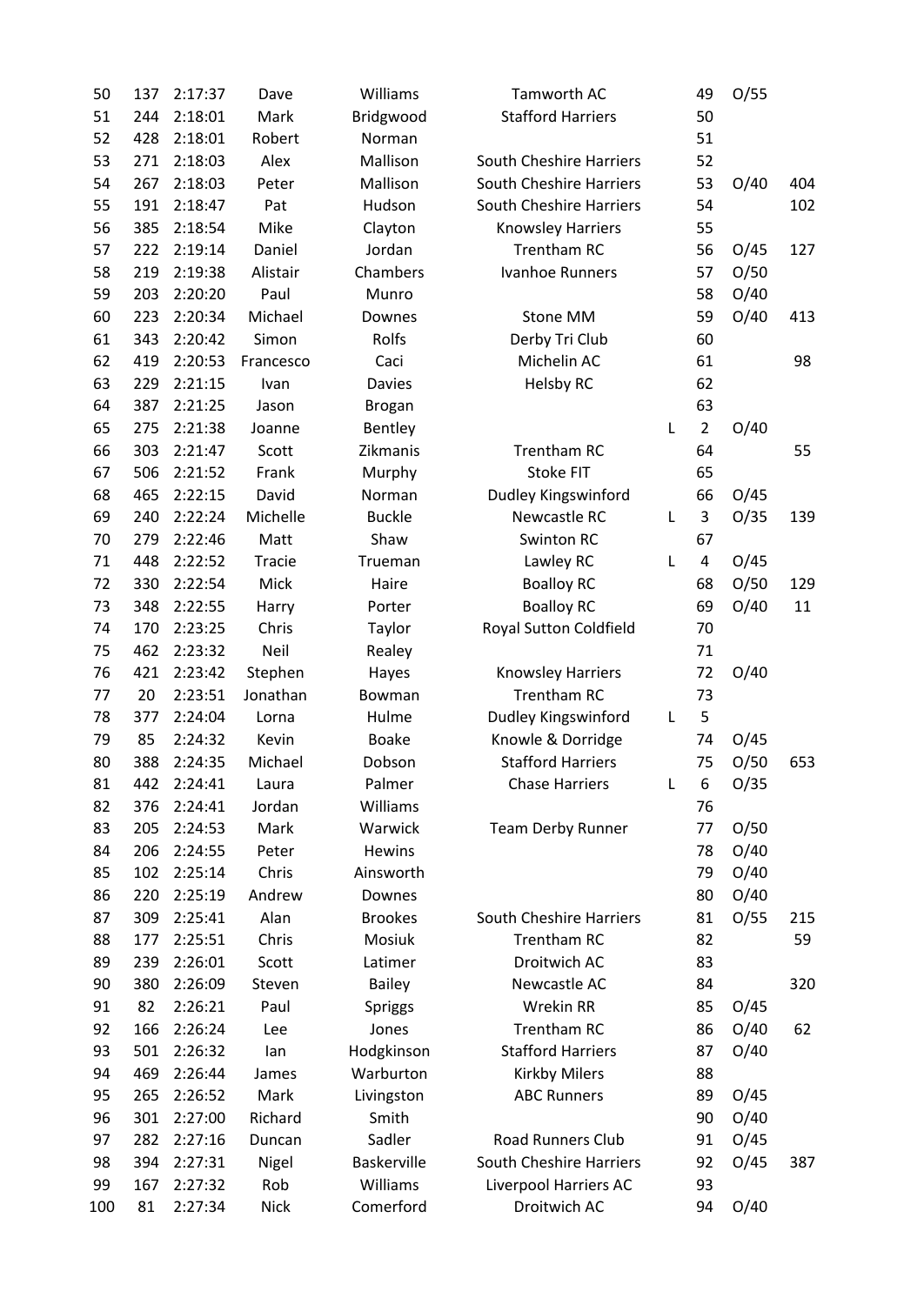| 101 | 19         | 2:27:55            | Stewart             | Underhill        | <b>Kenilworth Runners</b>   |   | 95             | O/40     |     |
|-----|------------|--------------------|---------------------|------------------|-----------------------------|---|----------------|----------|-----|
| 102 | 325        | 2:27:56            | Melvyn              | Askey            | Newcastle AC                |   | 96             | O/55     | 602 |
| 103 | 283        | 2:27:59            | Rob                 | Jones            | Sheffield RC                |   | 97             |          |     |
| 104 | 425        | 2:28:13            | Richard             | Fain             | Stone MM                    |   | 98             |          | 316 |
| 105 | 359        | 2:28:33            | Keith               | Jellyman         | <b>Teignbridge Trotters</b> |   | 99             | O/50     | 616 |
| 106 | 58         | 2:28:39            | William             | Pardy            |                             |   | 100            |          |     |
| 107 | 155        | 2:28:44            | lan                 | MacKenzie        | Kings Heath RC              |   | 101            | O/40     |     |
| 108 | 79         | 2:28:48            | Jacqueline          | Macey            | <b>Telford AC</b>           | L | $\overline{7}$ | O/35     |     |
| 109 | 342        | 2:29:06            | Matthew             | Stenson          | Royal Sutton Coldfield      |   | 102            | O/45     |     |
| 110 | 225        | 2:29:09            | Dave                | Harrison         | <b>Winston Runners</b>      |   | 103            | O/40     |     |
| 111 | 48         | 2:29:16            | Stephen             | McCann           | <b>Birchfield Harriers</b>  |   | 104            | O/45     |     |
| 112 | 316        | 2:29:28            | Trevor              | Alport           | <b>Midland Masters</b>      |   | 105            | O/55     |     |
| 113 | 57         | 2:29:42            | Paul                | Harrison         | Market Drayton RC           |   | 106            | O/45     |     |
| 114 | 429        | 2:29:45            | David               | Handley          | Market Drayton RC           |   | 107            | O/40     |     |
| 115 | 276        | 2:29:52            | Andy                | Lindley          | Ivanhoe Runners             |   | 108            | O/45     |     |
| 116 | 246        | 2:30:17            | Russell             | Palmer           | Knowle & Dorridge           |   | 109            |          |     |
| 117 | 141        | 2:30:30            | Keith               | Silvester        | <b>Shropshire Shufflers</b> |   | 110            | O/55     |     |
| 118 | 63         | 2:30:47            | David               | Scotcher         | Market Drayton RC           |   | 111            | O/45     |     |
| 119 | 440        | 2:31:09            | Laura               | James-Hutchinson | <b>Heanor RC</b>            | L | 8              |          |     |
| 120 | 195        | 2:31:16            | Paul                | Nyland           |                             |   | 112            | O/40     |     |
| 121 | 230        | 2:31:27            | <b>Brian</b>        | McMulkin         | Peel RR                     |   | 113            | O/40     | ?   |
| 122 | 218        | 2:31:32            | David               | Mellor           | <b>Stockport Harriers</b>   |   | 114            | O/60     |     |
| 123 | 293        | 2:31:46            | Geoff               | Astley           | <b>Uttoxeter RR</b>         |   | 115            | O/50     | 633 |
| 124 | 410        | 2:32:13            | Dave                | <b>McGuire</b>   | <b>Stoke FIT</b>            |   | 116            |          |     |
| 125 | 255        | 2:32:19            | Helen               | <b>Tromans</b>   | Dudley Kingswinford         | L | 9              | O/45     |     |
| 126 | 332        | 2:32:25            | Deborah             | Blakeman         | Wolves & Bilston            | L | 10             | O/35     |     |
| 127 | 104        |                    | 2:32:43 Christopher | Larvin           | <b>Birchfield Harriers</b>  |   | 117            |          |     |
| 128 | 318        | 2:33:02            | Mark                | O'Callaghan      |                             |   | 118            |          |     |
| 129 | 494        | 2:33:02            | Chris               | Price            |                             |   | 119            | O/45     |     |
| 130 | 451        | 2:34:19            | Chris               | Pinson-Bradley   | <b>Sneyd Striders</b>       |   | 120            | O/40     |     |
| 131 | 29         | 2:34:19            | Mark                | Clayton          | <b>Sneyd Striders</b>       |   | 121            | O/45     |     |
| 132 | 49         | 2:34:19            | Keith               | Harrison         | <b>Sneyd Striders</b>       |   |                | 122 0/50 |     |
| 133 | 161        | 2:34:23            | Kath                | Spencer          | <b>Barrow Runners</b>       | L | 11             | O/50     |     |
| 134 | 294        | 2:34:23            | David               | Nimmo            | South Cheshire Harriers     |   | 123            |          | 330 |
| 135 | 86         | 2:34:29            | Lee                 | <b>Simmons</b>   |                             |   | 124            |          |     |
| 136 | 336        | 2:34:43            | Phil                | Fortun           | <b>Trentham RC</b>          |   | 125            | O/40     | 688 |
| 137 | 135        | 2:34:47            | Jonathan            | Ashby            |                             |   | 126            |          |     |
| 138 | 446        | 2:35:19            | Stephen             | Lennon           | Liverpool Pembroke Sefton   |   | 127            | O/40     |     |
| 139 | 183        | 2:35:33            | Graham              | Saunders         | <b>Manchester Harriers</b>  |   | 128            |          |     |
| 140 | 386        | 2:35:35            | Dan                 | Hibbard          |                             |   | 129            |          |     |
| 141 | 87         | 2:35:57            | Mark                | Gorton           | <b>Trentham RC</b>          |   | 130            |          |     |
| 142 | 302        | 2:36:02            | Mark                | Cooper           | Newcastle AC                |   | 131            |          | 672 |
| 143 | 107        | 2:36:22            | Robert J            | Brown            | South Cheshire Harriers     |   | 132            | O/45     | 622 |
| 144 | 297        | 2:36:28            | Dan                 | Ison             | <b>Trentham RC</b>          |   | 133            |          | 640 |
| 145 | 213        | 2:36:32            | Rob                 | Huntbach         | South Cheshire Harriers     |   | 134            | O/50     | 634 |
| 146 |            |                    | Paul                | Shenton          | <b>Stoke FIT</b>            |   |                |          |     |
| 147 | 258<br>149 | 2:36:54<br>2:36:54 | Gavin               |                  | Stoke FIT                   |   | 135<br>136     |          |     |
|     | 435        |                    |                     | Dockerty<br>Owen | <b>NSRRA</b>                |   |                |          |     |
| 148 |            | 2:36:55            | David               |                  | South Cheshire Harriers     |   | 137            | O/40     | 41  |
| 149 | 298        | 2:37:01            | Steve               | Atherton         |                             |   | 138            | O/45     | 152 |
| 150 | 130        | 2:37:03            | Rob                 | Lloyd            | <b>Chase Harriers</b>       |   | 139            | O/45     |     |
| 151 | 467        | 2:37:06            | Russell             | Williams         | Cheadle RC                  |   | 140            | O/50     | 201 |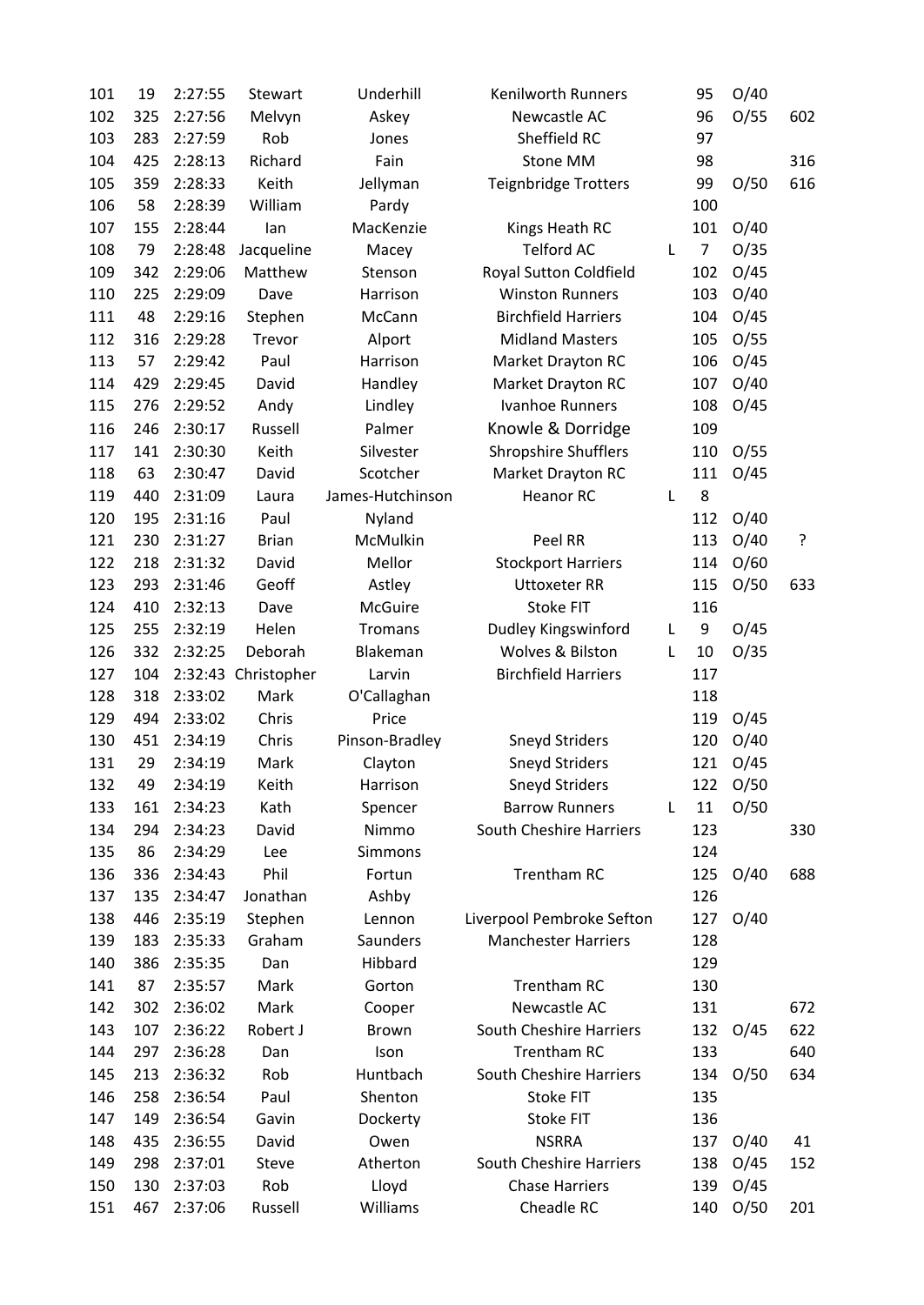| 152 | 299            | 2:37:25 | Richard       | <b>Hoskins</b> |                                |   | 141 | O/40 |     |
|-----|----------------|---------|---------------|----------------|--------------------------------|---|-----|------|-----|
| 153 | 157            | 2:37:27 | Mark          | Mayer          | <b>Trentham RC</b>             |   | 142 |      | 642 |
| 154 | 122            | 2:37:37 | lan           | Hamer          | Horwich RMI                    |   | 143 | O/50 |     |
| 155 | 287            | 2:37:40 | Mark          | Stanbridge     | <b>Macclesfield Harriers</b>   |   | 144 | O/45 |     |
| 156 | $\overline{7}$ | 2:37:45 | Sarah         | Taylor         | Trentham RC - n/s              | L | 12  | O/40 |     |
| 157 | 147            | 2:37:55 | Gareth        | Trimble        | <b>Wilmslow RC</b>             |   | 145 | O/40 |     |
| 158 | 17             | 2:38:12 | Andrew        | Wilson         | South Yorkshire Police AC      |   | 146 |      |     |
| 159 | 457            | 2:38:16 | Paul          | Jenkins        | Royal Sutton Coldfield         |   | 147 | O/50 |     |
| 160 | 482            | 2:38:24 | Kelly         | Alldread       | Ivanhoe Runners                | L | 13  |      |     |
| 161 | 64             | 2:38:37 | Mike          | Allsopp        | Market Drayton RC              |   | 148 | O/45 |     |
| 162 | 347            | 2:38:38 | Andy          | Christian      | <b>Sneyd Striders</b>          |   | 149 | O/50 |     |
| 163 | 483            | 2:38:41 | Barry         | Alldread       | Ivanhoe Runners                |   | 150 |      |     |
| 164 | 109            | 2:38:46 | Adam          | James          |                                |   | 151 |      |     |
| 165 | 228            | 2:39:04 | April         | Morgan         | Knowsley Harriers              | L | 14  | O/45 |     |
| 166 | 427            | 2:39:20 | Kevin         | Mottram        | <b>Buxton AC</b>               |   | 152 | O/40 | 350 |
| 167 | 484            | 2:39:22 | John          | Booth          | <b>South Cheshire Harriers</b> |   | 153 | O/60 | 352 |
| 168 | 445            | 2:39:26 | Shaun         | Weston         | <b>Trentham RC</b>             |   | 154 | O/40 | 367 |
| 169 | 189            | 2:39:36 | lan           | Kirk           | <b>Ivanhoe Runners</b>         |   | 155 | O/45 |     |
| 170 | 335            | 2:39:41 | Grahame       | Cope           | <b>Uttoxeter RR</b>            |   | 156 | O/40 | 400 |
| 171 | 224            | 2:39:55 | Emma          | Wharton        | <b>Buxton AC</b>               | L | 15  | O/35 | 294 |
| 172 | 499            | 2:39:57 | <b>Tracey</b> | <b>Brown</b>   | <b>South Cheshire Harriers</b> | L | 16  | O/50 | 649 |
| 173 | 30             | 2:40:20 | Tony          | <b>Jeffs</b>   | <b>Midland Masters</b>         |   | 157 | O/50 |     |
| 174 | 417            | 2:40:26 | Chris         | Marritt        |                                |   | 158 |      |     |
| 175 | 204            | 2:40:49 | Janine        | Gall           | <b>Team Derby Runner</b>       | L | 17  | O/45 |     |
| 176 | 479            | 2:40:55 | Gary          | Jones          | Michelin AC                    |   | 159 | O/45 | 553 |
| 177 | 165            | 2:41:31 | Ady           | Woodhall       | <b>Uttoxeter RR</b>            |   | 160 |      |     |
| 178 | 41             | 2:41:44 | Keith         | Boxley         | <b>Birchfield Harriers</b>     |   | 161 | O/45 |     |
| 179 | 238            | 2:41:53 | Jo            | Moss           | <b>Congleton Harriers</b>      | L | 18  | O/40 |     |
| 180 | 453            | 2:41:57 | Ros           | <b>Bould</b>   | <b>Stafford Harriers</b>       |   | 162 | O/50 | 511 |
| 181 | 496            | 2:42:15 | Liz           | Stanyer        | <b>Stafford Harriers</b>       | L | 19  | O/40 | 232 |
| 182 | 378            | 2:42:37 | Chris         | Lake           | <b>Chase Harriers</b>          |   | 163 | O/40 | 207 |
| 183 | 158            | 2:42:53 | Simon         | Jones          | Newcastle AC                   |   | 164 | O/40 |     |
| 184 | 118            | 2:42:54 | Kerry         | Widdowson      | <b>Trentham RC</b>             | L | 20  | O/40 | 381 |
| 185 | 411            | 2:43:00 | John          | Lawton         |                                |   | 165 |      |     |
| 186 | 405            | 2:43:08 | Jon           | Paramor        | Manchester YMCA                |   | 166 | O/60 |     |
| 187 | 138            | 2:43:16 | Francis       | Gilchrist      | Sandbach Striders              |   | 167 |      |     |
| 188 | 24             | 2:43:27 | Andrew        | Cowdrill       |                                |   | 168 |      |     |
| 189 | 285            | 2:43:27 | Simon         | Langley        | Newark AC                      |   | 169 |      |     |
| 190 | 365            | 2:43:34 | Lee           | Dale           |                                |   | 170 |      |     |
| 191 | 178            | 2:43:45 | Robert        | Greaves        | <b>Stafford Harriers</b>       |   | 171 | O/40 | 999 |
| 192 | 32             | 2:44:05 | Vivek         | Joshipura      | <b>Birchfield Harriers</b>     |   | 172 | O/45 |     |
| 193 | 300            | 2:44:09 | Chris         | Elsley         | <b>Stafford Harriers</b>       |   | 173 | O/45 |     |
| 194 | 262            | 2:44:21 | Darren        | Cooper         | Manchester Tri Club            |   | 174 |      |     |
| 195 | 486            | 2:44:52 | Philip        | Harris         |                                |   | 175 | O/55 |     |
| 196 | 433            | 2:44:53 | Sara          | <b>Bailey</b>  |                                | L | 21  | O/40 |     |
| 197 | 144            | 2:44:55 | Andrew        | Orgill         |                                |   | 176 |      |     |
| 198 | 280            | 2:45:03 | Amanda        | <b>Trivett</b> | <b>Stockport Harriers</b>      | L | 22  | O/35 |     |
| 199 | 182            | 2:45:19 | Michelle      | Ollier         | South Cheshire Harriers        | L | 23  | O/35 |     |
| 200 | 42             | 2:45:25 | Libby         | Dudleston      | Whitchurch Whippets            | L | 24  | O/35 |     |
| 201 | 44             | 2:45:31 | Graeme        | Alexander      | Whitchurch Whippets            |   | 177 |      |     |
| 202 | 45             | 2:45:33 | James         | Marsh          | Whitchurch Whippets            |   | 178 |      |     |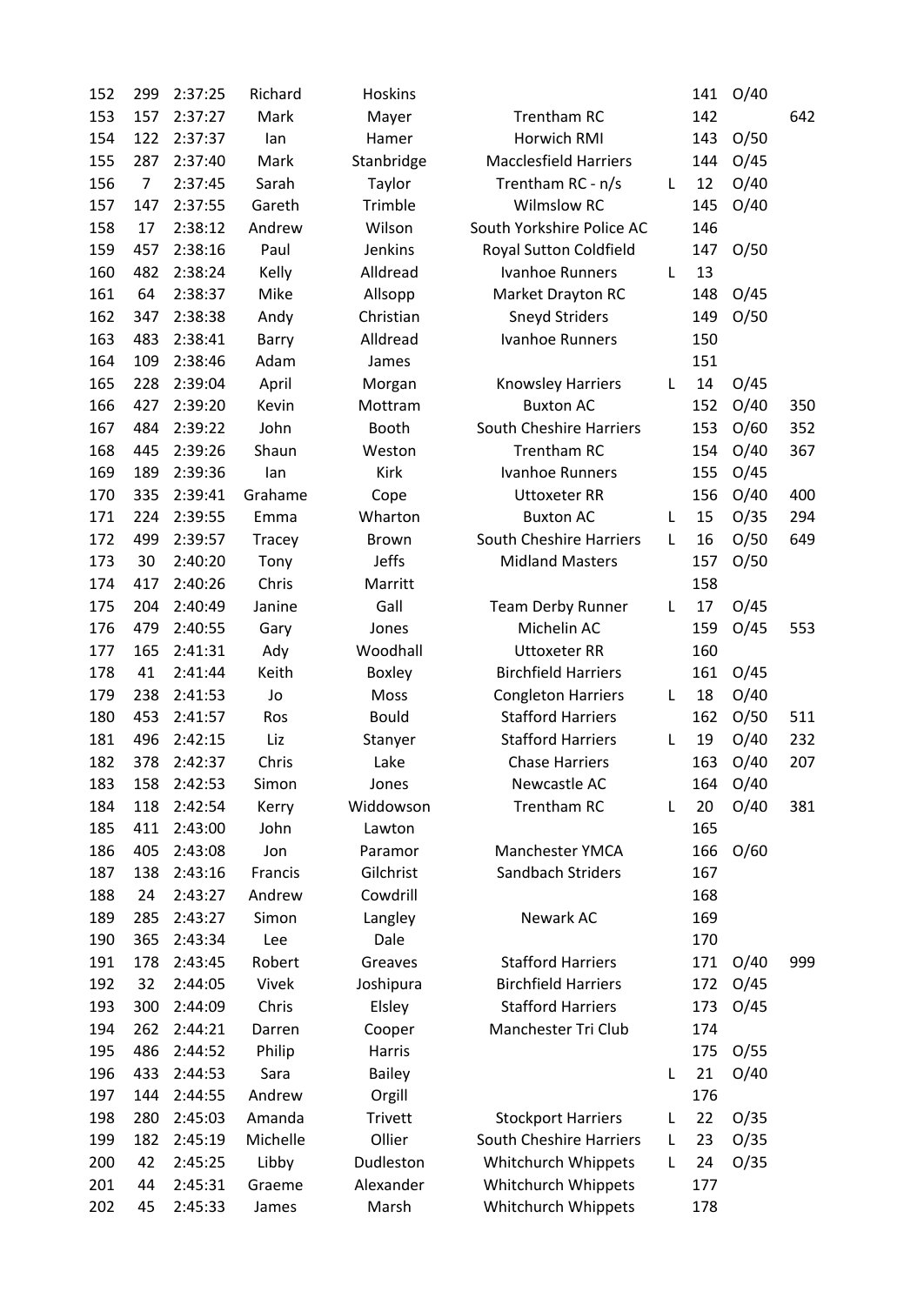| 203        | 478 | 2:45:38            | Marc             | Oliver                 | <b>Stafford Harriers</b>      |   | 179        | O/45 |     |
|------------|-----|--------------------|------------------|------------------------|-------------------------------|---|------------|------|-----|
| 204        | 105 | 2:45:49            | Gerald           | Robson                 |                               |   | 180        | O/55 |     |
| 205        | 256 | 2:46:07            | Graham           | McLachlan              | Michelin AC                   |   | 181        | O/40 | 359 |
| 206        | 252 | 2:46:14            | Nicola           | Quinlan                | City of Stoke AC              | L | 25         | O/50 | 684 |
| 207        | 471 | 2:46:37            | Letitia          | Cooper                 |                               | L | 26         |      |     |
| 208        | 407 | 2:46:48            | Mark             | Egerton                |                               |   | 182        |      |     |
| 209        | 308 | 2:47:01            | Peter            | Holdcroft              | Stoke FIT                     |   | 183        | O/50 |     |
| 210        | 508 | 2:47:10            | Dave             | McCarthy               | <b>Birchfield Harriers</b>    |   | 184        | O/40 |     |
| 211        | 338 | 2:47:19            | Scott            | Danter                 | Solihull & Small Heath        |   | 185        |      |     |
| 212        | 391 | 2:47:21            | Kevin            | Shufflebottom          | <b>Biddulph RC</b>            |   | 186        | O/50 |     |
| 213        | 210 | 2:47:28            | Mark             | Harrison               | Cheadle RC                    |   | 187        | O/40 | 70  |
| 214        | 406 | 2:47:30            | Mark             | Smith                  | Cheadle RC                    |   | 188        |      |     |
| 215        | 231 | 2:47:36            | Fiona            | Cosgrove               | Altrincham & District         | L | 27         | O/45 |     |
| 216        | 304 | 2:47:40            | Sandra           | Griffiths              | Michelin AC                   | L | 28         |      | 609 |
| 217        | 270 | 2:47:44            | Mark             | Eydman                 | Ivanhoe Runners               |   | 189        | O/50 |     |
| 218        | 461 | 2:47:50            | David            | Ward                   | <b>Mansfield Harriers</b>     |   | 190        | O/50 |     |
| 219        | 310 | 2:48:02            | Alastair         | Wilkins                | Trentham RC                   |   | 191        | O/40 |     |
| 220        | 160 | 2:48:08            | Louise           | McEveley               | <b>Helsby RC</b>              | L | 29         | O/45 |     |
| 221        | 235 | 2:48:59            | Nina             | Moss                   | <b>Macclesfield Harriers</b>  | L | 30         |      |     |
| 222        | 288 | 2:49:04            | Graham           | Cooper                 |                               |   | 192        |      |     |
| 223        | 71  | 2:49:06            | Matthew          | Garnham                |                               |   | 193        |      |     |
| 224        | 259 | 2:49:08            | Paul             | Glover                 | <b>Stoke FIT</b>              |   | 194        | O/40 |     |
| 225        | 350 | 2:49:18            | Kevin            | Nicklin                | Newport & District            |   | 195        | O/40 |     |
| 226        | 470 | 2:49:20            | Richard          | James                  | Wrexham AC                    |   | 196        |      |     |
| 227        | 126 | 2:49:25            | Oliver           |                        |                               |   | 197        |      |     |
| 228        | 192 | 2:49:39            | Christian        | Carson<br>Hook         | <b>Wilmslow RC</b>            |   |            |      |     |
|            | 80  | 2:49:45            |                  |                        |                               |   | 198<br>199 | O/40 |     |
| 229<br>230 |     | 2:49:52            | Leigh<br>Melanie | Emery<br>Ferrie        | <b>Ivanhoe Runners</b>        | L |            |      |     |
|            | 415 |                    |                  |                        |                               |   | 31         | O/40 |     |
| 231        | 127 | 2:50:02<br>2:50:09 | David<br>Julia   | Ambler                 | <b>Stockport Harriers</b>     |   | 200        | O/60 |     |
| 232        | 269 | 2:51:21            |                  | <b>Blewitt-Jenkins</b> | Ivanhoe Runners               | L | 32         | O/40 |     |
| 233        | 272 |                    | Mark             | Silvester              |                               |   | 201        |      |     |
| 234        | 250 | 2:51:32            | Paul             | Phillips               | Stone MM                      |   | 202        | O/40 | 399 |
| 235        | 67  | 2:51:34            | Alice            | Sharp                  |                               | L | 33         |      |     |
| 236        | 351 | 2:51:40            | <b>Brian</b>     | Mackey                 | <b>Uttoxeter RR</b>           |   | 203        | O/70 | 461 |
| 237        | 92  | 2:51:51            | Paul             | Mansell                | <b>West Bromwich Harriers</b> |   | 204        | O/45 |     |
| 238        | 10  | 2:51:52            | Emma             | Stevenson              |                               | L | 34         |      |     |
| 239        | 249 | 2:51:53            | Erika            | Lamb                   | <b>Warrington RC</b>          | L | 35         | O/45 |     |
| 240        | 368 | 2:52:24            | Sue              | O'Brien                | <b>Knowsley Harriers</b>      | L | 36         | O/55 |     |
| 241        | 128 | 2:52:38            | Georgina         | Vero                   | <b>Razzers Runners</b>        | L | 37         |      |     |
| 242        | 432 | 2:52:41            | Peter            | Williams               | Market Drayton RC             |   | 205        |      |     |
| 243        | 201 | 2:52:48            | Colin            | Rutland                |                               |   | 206        | O/55 |     |
| 244        | 503 | 2:52:52            | Phil             | Dawson                 | <b>Congleton Harriers</b>     |   | 207        | O/60 | ?   |
| 245        | 140 | 2:53:02            | Alison           | Stewart                |                               | L | 38         | O/40 |     |
| 246        | 121 | 2:53:12            | James            | <b>Bayley</b>          | Newcastle AC                  |   | 208        |      | 669 |
| 247        | 329 | 2:53:49            | Mike             | Deasy                  | Royal Sutton Coldfield        |   | 209        | O/50 |     |
| 248        | 5   | 2:54:00            | Paul             | Jones                  | Aldridge RC                   |   | 210        | O/50 |     |
| 249        | 89  | 2:54:00            | Ben              | Carson                 |                               |   | 211        |      |     |
| 250        | 450 | 2:54:00            | John             | Stone                  | <b>Uttoxeter RR</b>           |   | 212        | O/65 |     |
| 251        | 353 | 2:54:04            | Mark             | Bentley                | <b>Stafford Harriers</b>      |   | 213        | O/50 | 449 |
| 252        | 389 | 2:54:20            | lan              | Bennett                | <b>Stoke FIT</b>              |   | 214        | O/40 |     |
| 253        | 209 | 2:54:20            | Carl             | Martin                 | Newcastle AC                  |   | 215        | O/50 | 5   |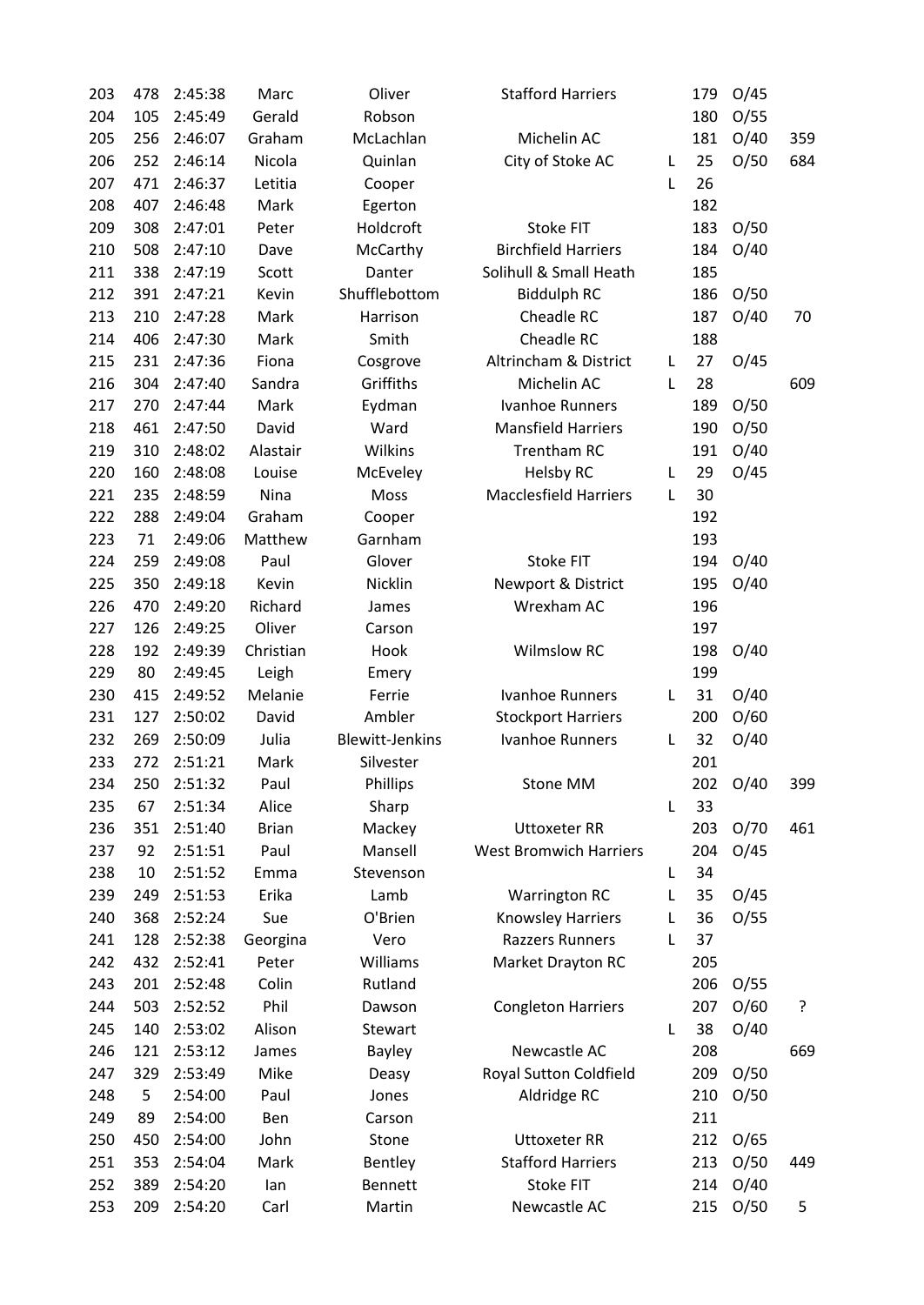| 254 | 120 | 2:54:27 | Jo            | Clarke          | <b>Huncote Harriers</b>                   | L | 39  | O/45 |     |
|-----|-----|---------|---------------|-----------------|-------------------------------------------|---|-----|------|-----|
| 255 | 323 | 2:54:40 | <b>Tracy</b>  | Ridings         | <b>Stafford Harriers</b>                  | L | 40  | O/40 | 331 |
| 256 | 476 | 2:54:47 | Wendy         | Woodhouse       | Leamington AC                             | L | 41  | O/45 |     |
| 257 | 13  | 2:54:49 | Mark          | Attwood         |                                           |   | 216 | O/45 |     |
| 258 | 354 | 2:55:05 | Timothy       | Fletcher        |                                           |   | 217 |      |     |
| 259 | 134 | 2:55:28 | Claire        | Hankinson       | <b>Sneyd Striders</b>                     | L | 42  |      |     |
| 260 | 481 | 2:55:36 | Maria         | Jensen          | <b>Congleton Harriers</b>                 | L | 43  | O/35 |     |
| 261 | 227 | 2:55:39 | Ruth          | Holyoake        |                                           | L | 44  |      |     |
| 262 | 25  | 2:55:40 | Susan         | Bonnell         | <b>Shropshire Shufflers</b>               | L | 45  | O/35 |     |
| 263 | 4   | 2:55:41 | Claudie       | Combelas        | Northbrook AC                             | L | 46  | O/50 |     |
| 264 | 491 | 2:55:53 | <b>Brogan</b> | Wain            | <b>Wrekin RR</b>                          | L | 47  |      |     |
| 265 | 193 | 2:56:00 | Bernard       | McCarron        | <b>Wilmslow RC</b>                        |   | 218 | O/50 |     |
| 266 | 221 | 2:56:15 | Jodie         | Rock            | Trentham RC                               | L | 48  |      | 410 |
| 267 | 370 | 2:56:37 | lan           | Tetsill         |                                           |   | 219 | O/40 |     |
| 268 | 108 | 2:56:51 | Adam          | Arnold          |                                           |   | 220 |      |     |
| 269 | 320 | 2:56:52 | John          | Houghton        |                                           |   | 221 | O/55 |     |
| 270 | 168 | 2:56:53 | Marion        | Peak            | <b>Birchfield Harriers</b>                | L | 49  | O/50 |     |
| 271 | 423 | 2:56:56 | Anthony       | Hayhoe          |                                           |   | 222 | O/50 |     |
| 272 | 357 | 2:56:59 | Angela        | <b>Brookes</b>  | <b>Stafford Harriers</b>                  | L | 50  | O/35 | 626 |
| 273 | 172 | 2:57:25 | Katherine     | Kingsley        |                                           | L | 51  | O/55 |     |
| 274 | 458 | 2:57:28 |               | Churm           |                                           |   | 223 | O/40 |     |
|     |     | 2:57:40 | Darren        | Edwards         | <b>Shropshire Shufflers</b><br>Meltham AC |   |     |      |     |
| 275 | 212 |         | Simon         |                 |                                           |   | 224 |      |     |
| 276 | 40  | 2:57:43 | Angela        | Edmondson-Jones | Southwell RC                              | L | 52  | O/50 |     |
| 277 | 436 | 2:57:49 | Neil          | Sherratt        | Cheadle RC                                |   | 225 | O/50 |     |
| 278 | 444 | 2:57:55 | Katie         | Watson          |                                           | L | 53  | O/35 |     |
| 279 | 319 | 2:58:04 | Shelley       | <b>Burns</b>    |                                           | L | 54  |      |     |
| 280 | 443 | 2:58:08 | Katherine     | Wisniewski      |                                           | L | 55  | O/35 |     |
| 281 | 190 | 2:58:13 | Gareth        | Wilkins         | <b>Beaumont RC</b>                        |   | 226 | O/45 |     |
| 282 | 76  | 2:58:13 | Janine        | <b>Bush</b>     | Cheadle RC                                | L | 56  | O/35 | 636 |
| 283 | 402 | 2:58:14 | Graham        | Fletcher        | Newcastle AC                              |   | 227 | O/55 |     |
| 284 | 379 | 2:58:19 | Rachel        | Degg            | Newcastle AC                              | L | 57  | O/40 | 304 |
| 285 | 292 | 2:58:20 | Steven        | Chapman         |                                           |   | 228 |      | 667 |
| 286 | 51  | 2:58:21 | John          | Darby           | Market Drayton RC                         |   | 229 | O/45 | ?   |
| 287 | 488 | 2:58:43 | Richard       | Booth           | <b>Centurion RC</b>                       |   | 230 | O/40 |     |
| 288 | 477 | 2:58:53 | Denice        | Harris          | <b>Sneyd Striders</b>                     | L | 58  | O/45 |     |
| 289 | 281 | 2:59:02 | Gail          | Evans           | Stone MM                                  | L | 59  | O/45 | 646 |
| 290 | 131 | 2:59:22 | Lesley        | Wall            | Stoke FIT                                 | L | 60  |      |     |
| 291 | 133 | 2:59:39 | Will          | Hughes          | <b>Stoke FIT</b>                          |   | 231 | O/45 |     |
| 292 | 66  | 2:59:49 | Helen         | Lane            | <b>UKNetRunner</b>                        | L | 61  | O/50 |     |
| 293 | 214 | 2:59:49 | Graeme        | Spencer         | South Cheshire Harriers                   |   | 232 | O/45 |     |
| 294 | 489 | 3:00:16 | Kevin         | Morris          | <b>Sparkhill Harriers</b>                 |   | 233 | O/45 |     |
| 295 | 493 | 3:00:20 | David         | Pearson         | <b>Centurion RC</b>                       |   | 234 | O/50 |     |
| 296 | 184 | 3:00:23 | Amanda        | Kimber          | South Cheshire Harriers                   | L | 62  |      |     |
| 297 | 106 | 3:00:24 | Natalie       | Godfrey         | <b>Stafford Harriers</b>                  | L | 63  |      |     |
| 298 | 129 | 3:00:25 | Rachel        | Maskell         |                                           | L | 64  |      |     |
| 299 | 317 | 3:00:30 | Michael       | Horton          | <b>NSRRA</b>                              |   | 235 | O/65 | 21  |
| 300 | 346 | 3:00:55 | Kate          | Christian       | <b>Sneyd Striders</b>                     | L | 65  | O/50 |     |
| 301 | 414 | 3:00:56 | Kelly         | Jones           | Wrekin RR                                 | L | 66  |      |     |
| 302 | 464 | 3:01:28 | Christine     | Bexton          | <b>Beeston AC</b>                         | L | 67  | O/55 |     |
| 303 | 463 | 3:01:45 | Jackie        | Welburn         | Holme Pierrepont                          | L | 68  | O/35 |     |
| 304 | 454 | 3:02:09 | Marie         | Deakin          | Wrekin RR                                 | L | 69  | O/35 |     |
|     |     |         |               |                 |                                           |   |     |      |     |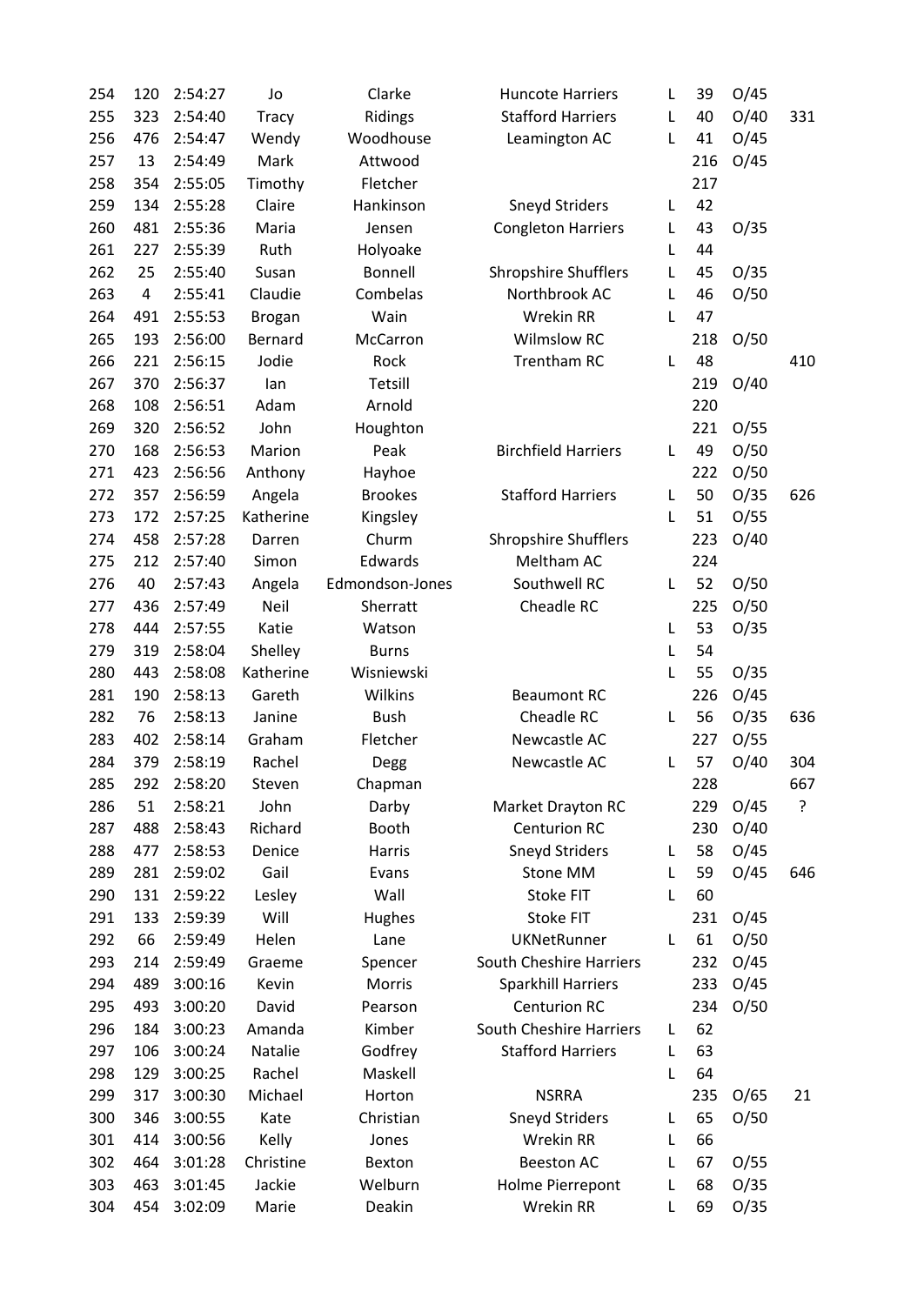| 305        | 334 | 3:02:14 | Dawn                 | Green           | <b>Chase Harriers</b>          | L      | 70  | O/45 |     |
|------------|-----|---------|----------------------|-----------------|--------------------------------|--------|-----|------|-----|
| 306        | 449 | 3:02:49 | Karen                | Murray          | <b>Stafford Harriers</b>       | L      | 71  | O/45 | 224 |
| 307        | 78  | 3:03:00 | Donna                | Howells         | Wrekin RR                      | L      | 72  | O/40 |     |
| 308        | 163 | 3:03:00 | Wendy                | Nickerson       | <b>Stockport Harriers</b>      | L      | 73  | O/40 | ŗ   |
| 309        | 77  | 3:03:28 | Steve                | Taylor-Smith    | <b>Team Derby Runner</b>       |        | 236 | O/40 |     |
| 310        | 186 | 3:04:18 | Belinda              | Riley           | Newcastle AC                   | L      | 74  | O/55 | 138 |
| 311        | 404 | 3:04:46 | Joanne               | McGillicuddy    | <b>Widnes Wasps</b>            | L      | 75  | O/45 |     |
| 312        | 364 | 3:05:06 | Mary                 | Abbott          |                                | L      | 76  | O/55 |     |
| 313        | 233 | 3:05:14 | Frances              | Wadelin         | Erewash Valley RC              | L      | 77  | O/35 |     |
| 314        | 284 | 3:05:32 | <b>Nick</b>          | Trueman         |                                |        | 237 |      |     |
| 315        | 495 | 3:06:48 | Craig                | Walton          |                                |        | 238 | O/45 |     |
| 316        | 437 | 3:07:26 | lan                  | Maullin         | <b>Sneyd Striders</b>          |        | 239 | O/40 |     |
| 317        | 422 | 3:07:55 | <b>Bobbie</b>        | Hickman         | <b>Potters Trotters</b>        | L      | 78  | O/45 | 218 |
| 318        | 502 | 3:08:14 | Caroline             | Saxon           |                                | L      | 79  |      |     |
| 319        | 119 | 3:08:20 | Jane                 | Pugh            | <b>Action Heart</b>            | L      | 80  | O/45 |     |
| 320        | 26  | 3:08:22 | Angela               | Moulton         | <b>South Cheshire Harriers</b> | L      | 81  | O/45 |     |
| 321        | 455 | 3:08:24 | James                | Thorpe          |                                |        | 240 |      |     |
| 322        | 112 | 3:08:55 | Shaun                | Jervis          |                                |        | 241 |      |     |
| 323        | 358 | 3:09:02 | <b>Nick</b>          | Wells           | <b>Team Derby Runner</b>       |        | 242 | O/45 |     |
| 324        | 162 | 3:10:00 | Dev                  | Gurung          | Doncaster AC                   |        | 243 | O/40 |     |
| 325        | 96  | 3:10:01 | Alison               | Preece          |                                | L      | 82  | O/40 |     |
| 326        | 146 | 3:10:14 | Elspeth              | Gibson          | <b>Wilmslow RC</b>             | L      | 83  | O/40 |     |
| 327        | 151 | 3:11:33 | Samantha             | Love            | Halesowen                      | L      | 84  | O/35 |     |
| 328        | 374 | 3:11:39 | Jayson               | Liggett         |                                |        | 244 | O/40 |     |
| 329        | 373 | 3:11:39 | Carole               | Leeder          |                                | L      | 85  | O/40 |     |
| 330        | 50  | 3:11:45 | Ruth                 | Roberts         |                                | L      | 86  | O/40 |     |
| 331        | 110 | 3:11:48 | Robert               | Soames          | <b>Congleton Harriers</b>      |        | 245 | O/40 |     |
| 332        | 114 | 3:11:57 | Denise               | Zachariasz      | <b>Spectrum Striders</b>       | L      | 87  | O/40 |     |
| 333        | 468 | 3:12:17 | Emma                 | Williams        | <b>Kirkby Milers</b>           | L      | 88  |      |     |
| 334        | 397 | 3:12:21 | Bill                 | Stevenson       | Michelin AC                    |        | 246 | O/50 |     |
| 335        | 315 | 3:12:24 | Diane                | Mason           | South Cheshire Harriers        |        | 89  | O/50 | 361 |
| 336        | 216 | 3:12:26 | Anne                 | Coghlan         | <b>Stafford Harriers</b>       | L<br>L | 90  | O/45 |     |
| 337        | 278 | 3:12:46 | Keith                | Goss            | <b>Uttoxeter RR</b>            |        |     |      |     |
|            | 124 | 3:13:04 | Victoria             | Hudson          |                                | L      | 247 | O/60 | 336 |
| 338        |     |         |                      |                 |                                |        | 91  | O/35 |     |
| 339<br>340 | 327 | 3:14:27 | Clare<br><b>Nick</b> | Lowery<br>Shave | <b>Widnes Wasps</b>            | L      | 92  | O/50 |     |
|            | 418 | 3:14:45 |                      |                 |                                |        | 248 |      |     |
| 341        | 199 | 3:15:44 | Helen                | Bloomer         | <b>Birchfield Harriers</b>     | L      | 93  | O/45 |     |
| 342        | 492 | 3:15:47 | Emma Jane            | Clay            | Stone MM                       | L      | 94  | O/35 |     |
| 343        | 390 | 3:15:52 | <b>Tracy</b>         | Shufflebottom   | <b>Biddulph RC</b>             | L      | 95  | O/45 |     |
| 344        | 169 | 3:16:17 | Alison               | Aberdeen        | <b>Birchfield Harriers</b>     | L      | 96  | O/40 |     |
| 345        | 333 | 3:16:23 | Nadia                | <b>Baxter</b>   | Royal Sutton Coldfield         | L      | 97  | O/40 |     |
| 346        | 369 | 3:16:49 | Lynne                | Frith           | Newcastle AC                   | L      | 98  | O/50 |     |
| 347        | 416 | 3:17:12 | Dean                 | Ward            | <b>Team Derby Runner</b>       |        | 249 | O/45 |     |
| 348        | 473 | 3:17:24 | Colin                | Bourne          | Michelin AC                    |        | 250 | O/45 | 16  |
| 349        | 400 | 3:17:25 | Kevin                | McCourt         | Michelin AC                    |        | 251 | O/45 |     |
| 350        | 485 | 3:17:54 | Lee                  | Avery           | Dudley Kingswinford            |        | 252 | O/45 |     |
| 351        | 143 | 3:17:59 | Giles                | Matsell         |                                |        | 253 | O/40 |     |
| 352        | 232 | 3:18:15 | Rebecca              | Skade           | <b>Delamere Spartans</b>       | L      | 99  |      |     |
| 353        | 295 | 3:18:17 | Claire               | Turnbull        |                                | L      | 100 |      |     |
| 354        | 152 | 3:18:25 | Karon                | Jones           | <b>Birchfield Harriers</b>     | L      | 101 | O/50 |     |
| 355        | 459 | 3:18:26 | Paul                 | Morris          | <b>Stafford Harriers</b>       |        | 254 |      |     |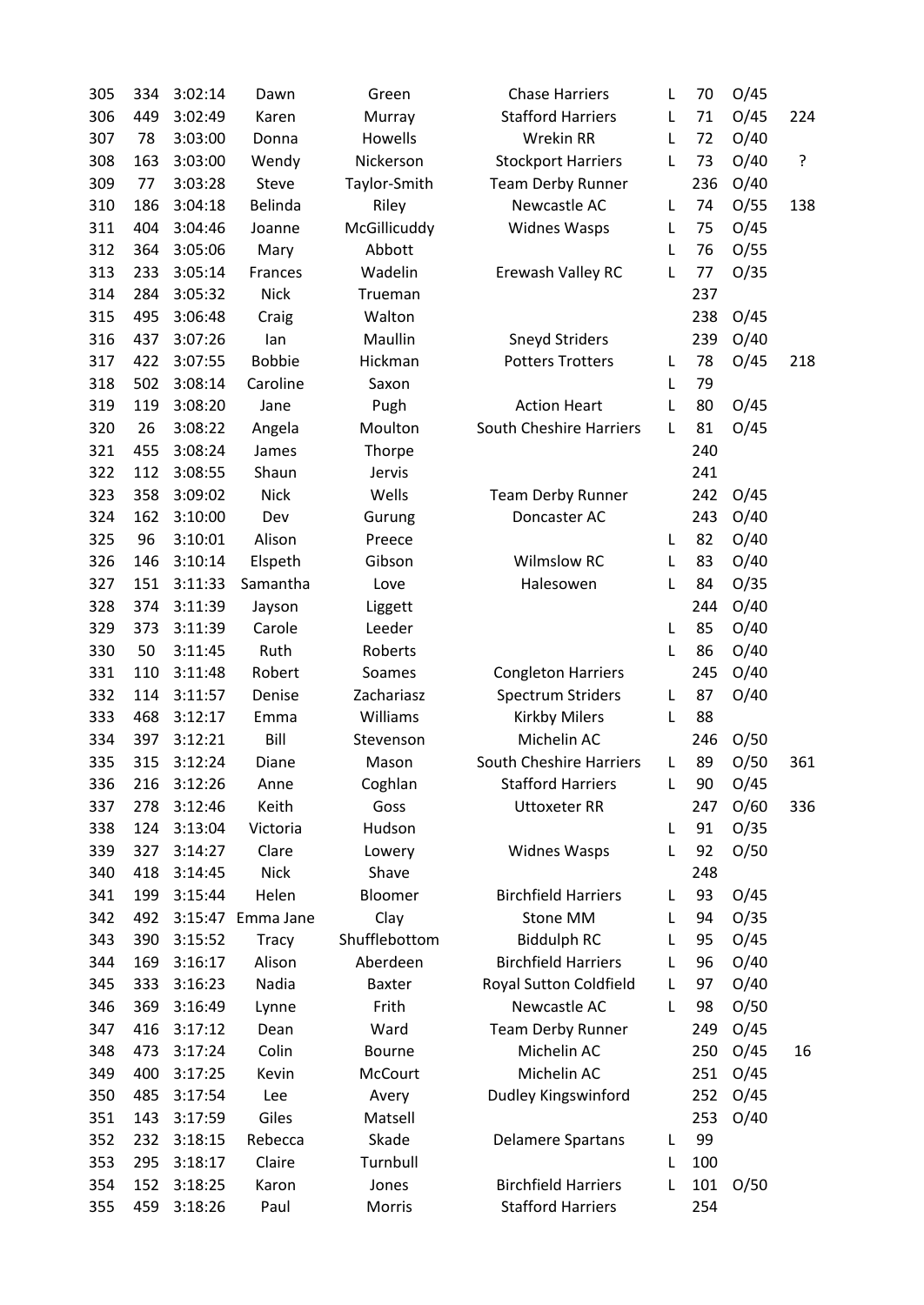| 356 | 460       | 3:18:26 | Zoe              | Marklew            |                           | L      | 102        |              |     |
|-----|-----------|---------|------------------|--------------------|---------------------------|--------|------------|--------------|-----|
| 357 | 331       | 3:18:27 | Steve            | Tilsley            | Ashbourne RC              |        | 255        | O/50         |     |
| 358 | 339       | 3:18:48 | Nigel            | Gardner            | City of Stoke AC          |        | 256        | O/50         |     |
| 359 | 257       | 3:18:54 | <b>Stuart</b>    | Baddeley           | Stoke FIT                 |        | 257        | O/40         |     |
| 360 | 75        | 3:18:57 | Chris            | Noon               |                           |        | 258        |              |     |
| 361 | 345       | 3:19:11 | Sandra           | Evans              | Market Drayton RC         | L      | 103        | O/45         |     |
| 362 | 12        | 3:19:21 | Dave             | Buckerfield        | Aldridge RC               |        | 259        | O/65         |     |
| 363 | 116       | 3:19:27 | Gavin            | Harrison           | <b>Sneyd Striders</b>     |        | 260        |              |     |
| 364 | 274       | 3:19:27 | Paul             | Birdsall           | <b>Congleton Harriers</b> |        | 261        | O/40         |     |
| 365 | 142       | 3:19:29 | Barry            | Walker             | <b>BRAT</b>               |        | 262        | O/55         |     |
| 366 | 153       | 3:19:41 | Rhys             | Jones              |                           |        | 263        |              |     |
| 367 | 248       | 3:21:09 | Lindsay          | Plumb              | <b>Warrington RC</b>      | L      | 104        |              |     |
| 368 | 175       | 3:21:22 | Peter            | Cartledge          |                           |        | 264        |              |     |
| 369 | 176       | 3:21:22 | Joanne           | Cartledge          |                           | L      | 105        | O/35         |     |
| 370 | 16        | 3:21:47 | Simon            | Dixey              |                           |        | 265        |              |     |
| 371 | 234       | 3:22:13 | Craig            | Lennon             | Erewash Valley RC         |        | 266        | O/40         |     |
| 372 | 181       | 3:24:09 | James            | Fowler             | Trentham RC               |        | 267        |              |     |
| 373 | 217       | 3:24:09 | Liam             | Heathcote          | Market Drayton RC         |        | 268        |              |     |
| 374 | 290       | 3:25:35 | Gina             | Smith              | <b>Telford Harriers</b>   | L      | 106        | O/35         |     |
| 375 | 261       | 3:25:46 | Mark             | Hancock            |                           |        | 269        | O/45         |     |
| 376 | 360       | 3:25:46 | Art              | Zammit             | <b>Telford Harriers</b>   |        | 270        | O/40         | 233 |
| 377 | 413       | 3:25:46 | Kirsty           | Smith              |                           | L      | 107        | O/45         |     |
| 378 | 18        | 3:25:53 | Paul             | <b>Startin</b>     |                           |        | 271        |              |     |
| 379 | 430       | 3:26:05 | Michelle         | Kinsey             | <b>Derwent Runners</b>    | L      | 108        | O/40         |     |
| 380 | 34        | 3:26:15 | Helen            | Hart               |                           | L      | 109        | O/50         |     |
| 381 | 33        | 3:26:15 | Emma             | Thornelow          | North Derbyshire          | L      | 110        | O/40         |     |
| 382 | 263       | 3:28:27 | Leanne           | Bird               | Hinckley RC               | L      | 111        |              |     |
| 383 | 306       | 3:28:27 | Richard          | Guest              | Hinckley RC               |        | 272        |              |     |
| 384 | 340       | 3:28:59 | James            | Gardner            | City of Stoke AC          |        | 273        |              |     |
| 385 | 9         | 3:28:59 | Natalie          | Halket             |                           | L      | 112        |              |     |
| 386 | 367       | 3:31:22 | Joanne           | Darlington         | South Cheshire Harriers   | L      | 113        | O/45         |     |
| 387 | 59        | 3:32:55 | Rebecca          | Clarke             | <b>Badgers</b>            | L      | 114        | O/35         |     |
| 388 | 60        | 3:34:03 | Matthew          | <b>Tonks</b>       | <b>Nuneaton Harriers</b>  |        | 274        | O/40         |     |
| 389 | 154       | 3:34:15 | Bethany          | Jones              |                           | L      | 115        |              |     |
| 390 | 352       | 3:34:22 | Preston          | Grundy             | Dudley Kingswinford       |        | 275        | O/65         |     |
| 391 | 363       | 3:35:23 | Janette          | Jones              | South Cheshire Harriers   | L      | 116        | O/50         | 84  |
| 392 | 88        | 3:35:35 | Laragh           | McIntosh           | Market Drayton RC         | L      | 117        | O/40         |     |
| 393 | 115       | 3:37:45 | Nicola           | Finch              | <b>Warrington RC</b>      | L      | 118        |              |     |
| 394 | 361       | 3:38:31 | Craig            | Carpenter          | Cheadle RC                |        | 276        |              | 311 |
| 395 | 72        | 3:39:11 | Scott            | Conroy             | Long Eaton RC             |        | 277        |              |     |
| 396 | 474       | 3:40:28 | Jonathan         | Ross-McCall        |                           |        | 278        |              |     |
| 397 | 94        | 3:45:54 | Matt             | Horton             |                           |        | 279        |              |     |
| 398 | 408       | 3:46:00 | Liz              | Stevenson          | <b>Potters Trotters</b>   |        | 119        |              | 229 |
| 399 | 487       | 3:46:00 | Kathleen         | Mellor             | <b>Potters Trotters</b>   | L<br>L | 120        | O/55<br>O/55 | 216 |
| 400 | 399       | 3:47:01 | Jennifer         | Webber             | Mow Cop Runners           |        | 121        | O/35         |     |
|     |           |         |                  |                    |                           | L      | 280        |              |     |
| 401 | 156       | 3:49:40 | Darren           | Salmons            | Kings Heath RC            |        |            |              |     |
| 402 | 505       | 3:53:12 | Paul             | Virgo              | <b>Chase Harriers</b>     |        | 281        | O/50         |     |
| 403 | 500<br>52 | 3:54:09 | Colin<br>Pauline | Pheasant<br>Newton |                           |        | 282<br>122 | O/55         | 382 |
| 404 |           | 4:03:38 |                  |                    | Market Drayton RC         | L      |            | O/45         |     |
| 405 | 54        | 4:03:40 | Pam              | Sherwin            | Market Drayton RC         | L      | 123        | O/65         |     |
| 406 | 324       | 4:10:17 | Anne             | Morgan             | <b>Chase Harriers</b>     | L      | 124        | O/60         |     |